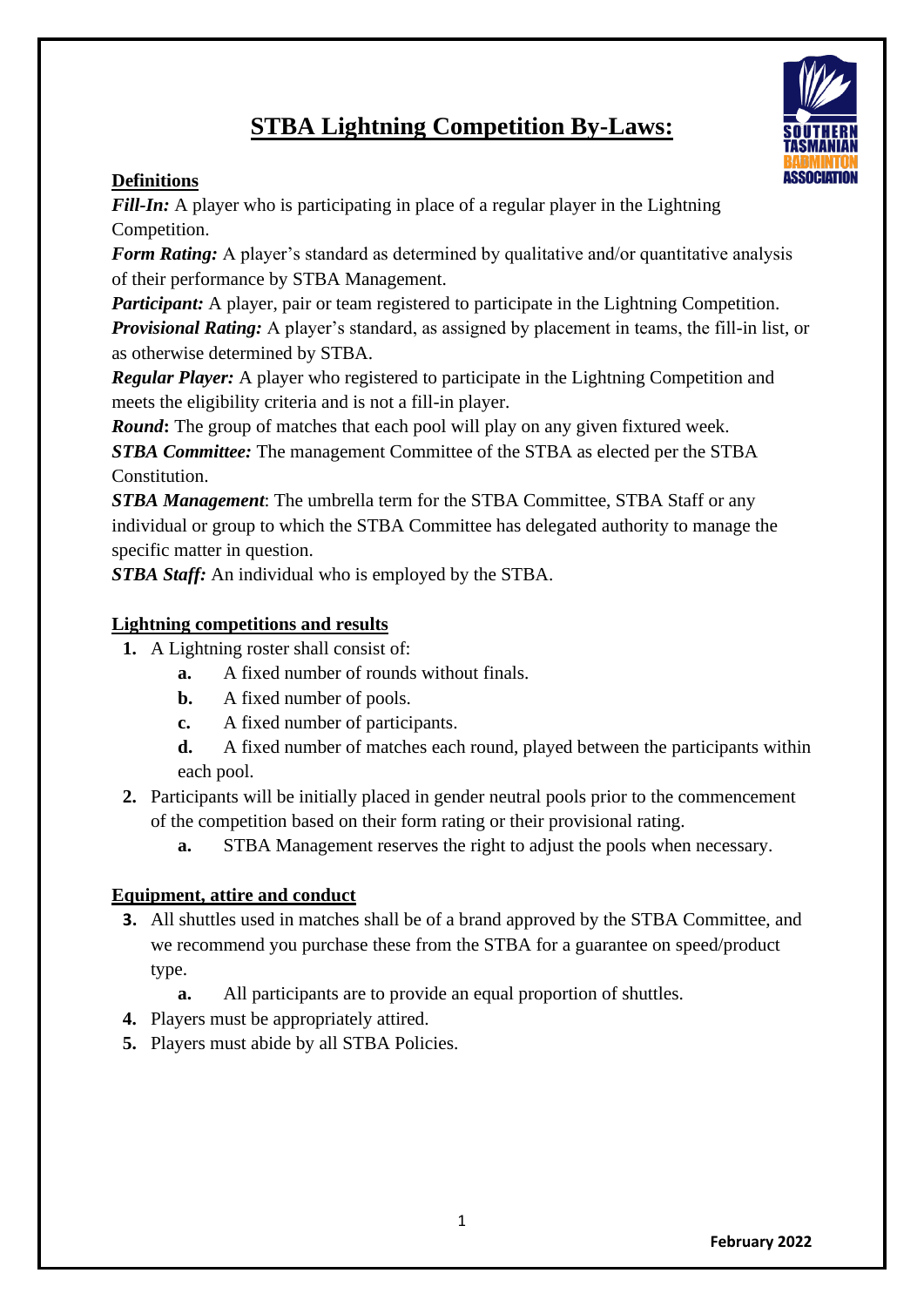### **Round procedure**

**6.** All rounds must commence at the indicated start time at sign up, or at any other time stipulated by STBA Management.

**a.** A round may commence earlier than the stipulated time if a majority of players participating agree and if approved by staff where courts are available.

**7.** A round of play shall not be more than two hours in duration.

**a.** If a match is still underway at the completion of a two-hour round of play, the score at that time shall be deemed to be the final score and entered as such.

**b.** If a match has not yet begun at the completion of a 2-hour round of play, the match will be a draw.

**c.** At the completion of each match any player may take a break not exceeding five minutes in duration at their discretion.

- **8.** Except where otherwise stipulated, the rules of play shall be the Laws of Badminton as adopted by the Badminton World Federation.
- **9.** Rankings for each pool shall be decided on the basis of matches won, drawn and lost, then games won, then points won.
- **10.** In the event of a draw in final rankings at the end of a round between participants, a serve off is to be conducted.

**a.** If a *serve off* is not conducted, the player initially ranked higher will be ranked higher for the current round.

**11.** All players' names shall be entered on the score sheet (where not already printed).

**a.** The first name and surname of any fill-in player must be entered next to the player they replace.

- **12.** The order of play shall be as listed on the score sheet, unless otherwise agreed by a majority players.
	- **a.** In the event of a disagreement, the order as listed shall stand.
- **13.** Where a participant forfeits from any of their matches, the score will be 21-0 to their opponent in the sets required for their opponent to win their match.
- **14.** All players shall be equally responsible for ensuring the accuracy of the scores entered into the sheet, including amending player names in the event a fill-in player competes.
- **15.** Completed score sheets shall be left in the score sheet box at the STBA centre foyer or with STBA Staff at the reception on the night of play.
- **16.** At the conclusion of each round of play, the regular player with the highest ranking shall be promoted to the next highest pool.
	- **a.** Where a fill-in player is competing, they will be ineligible for promotion.

**b.** Where all players in a pool are fill-in players, no player will be promoted and the lowest ranking player from the above pool will not be demoted.

**17.** At the conclusion of each round of play, the player with the lowest ranking shall be demoted to the next lowest pool.

**a.** Where the lowest ranking player is a fill-in player, they will still be demoted.

**18.** At the conclusion of a competition all players shall be presented with a final ranking from highest to lowest.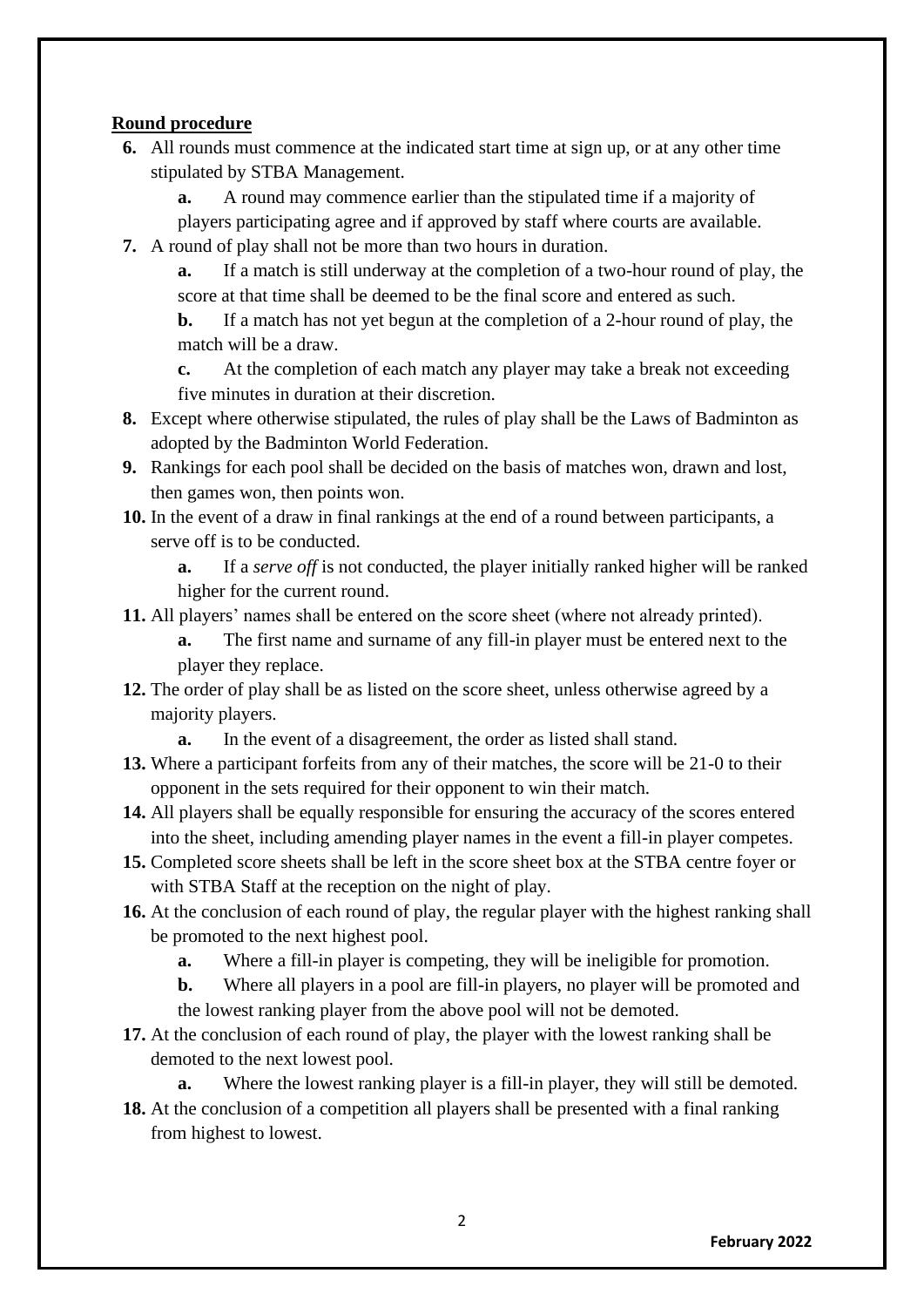### **Match & round cancellations**

- **19.** STBA Management may be required to cancel matches due to unforeseen circumstances, including (but not limited to) power outages, building degradation, or for reasons of player safety (including condensation on the courts).
	- **a.** In these circumstances, at the discretion of STBA Management, if the match fee had been made prior to the night's play compensation may be organised.
- **20.** At the discretion of STBA Management any scheduled rounds that have been cancelled may be rescheduled.

## **Serve off**

- **21.** One of the remaining players in the box not involved in the serve off shall be the adjudicator of the serve off.
- **22.** A target shall be placed in each of the four corners of the even's doubles serving box.
	- a. A target shall be one of the square mats kept under the spectator's stands.
	- b. All targets shall be the same size.
	- c. The targets shall have the following point values



- d. Players must nominate which target to serve to prior to each serve.
- e. Each player shall have 5 serves.
- f. The player ranked lower at the beginning of the night shall serve first.
- g. The serves shall be taken sequentially be each player.
- h. If the player's serve hits the target, they receive the points for that target.
- i. A target is deemed to have been hit and points shall be awarded should the cork of the shuttle strike any part of the target.

j. In the event of a drawn score at the completion of five serves, the result shall be determined by a process of 'golden point'. That is, each player shall have one additional serve and the player with the highest point score after this serve shall be deemed to be the winner. This process shall repeat until such time as a winner has been determined.

## **Umpires**

**23.** All matches are to be umpired where possible, with each participant sharing the task equally, unless otherwise permitted by STBA Management.